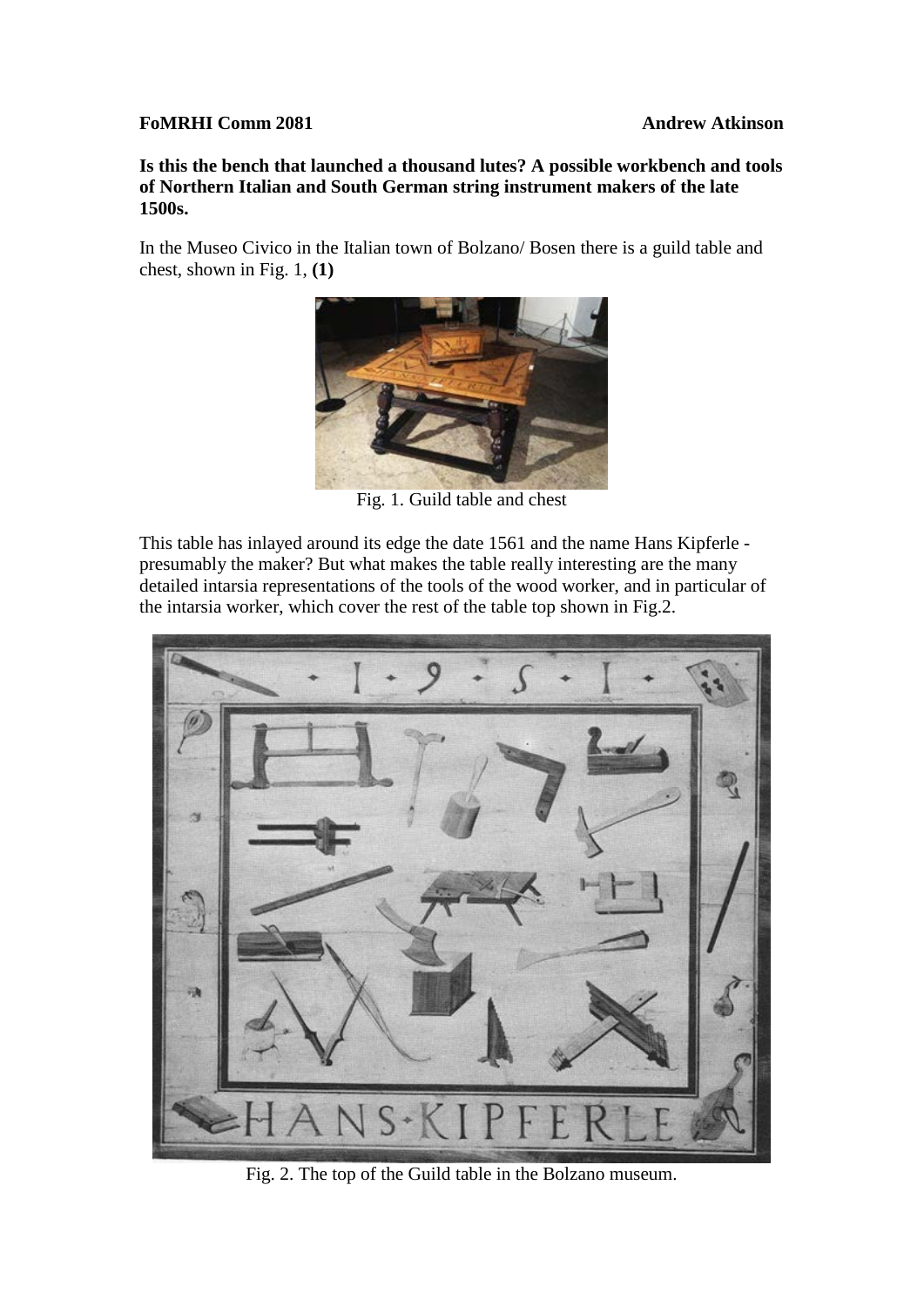Walnut, maple, and other woods were used for the intarsia and the table top measures 125 x 108 cm. The tools depicted on the table top are (clockwise): a frame saw, an auger, a mallet, a try square, a plane, a hammer, a wooden screw-clamp, a chisel, two interlinked wooden squares?, a bench support, an axe, a shoulder-knife, a compass, a gluepot, a moulding plane, a rule, a double marking gauge and finally in the middle the work bench on which another hammer and chisel are shown.



Fig. 3. Enlarged view of Hans Kipferle's bench of 1561

The bench is of particular interest to me as I am interested in attempting to recreate and investigate past instrument makers' tools and techniques. As you can see in the enlargement (Fig. 3.) it has not got a screw operated vice but instead it has a notch cut out of its front edge which is used, in conjunction with wedges, to act as a vice. What I believe are a pair of wedges are seen on the bench next to a hammer, which would be used to tap and tighten the wedges to grip a work piece placed in the notch. Also to the left of the notch, pegs in holes can be seen, the holes are positioned, to be used with wedges again, to hold material being worked on top of the bench. (A similar triangular arrangement of hole and pegs are used by green woodworkers today on their 'bodger's benches'.)

## **The location of Bolzano near important instrument making centres**

The table, as I have already said is in a museum in Bolzano and I am presuming it was made locally. (I would welcome any information on the provenance of the table if anyone has any more details)

 Bolzano, located in South Tyrol, Italy is on the way to or from several important string instrument making centres of the renaissance. (See Fig.4.) and seems to me to be on a main trade route across the Alps between Italy and Germany and Austria. Bolzano; to Fussen Germany is 224 km north over the Alps,

- to Mittenwald is 153km,
- to Nuremburg is 431km,
- to Cremona Italy is 236 Km South,
- to Brescia Italy is 190 km,
- to Venice Italy is 221km,
- to Absam Austria 129 km.

Bolzano is located on a main trade route taken in the past by craftsmen and tone woods and tools across the Alps. It is likely that ideas were also transmitted along this same route. Instrument making ideas, tools and techniques would have travelled over the Alps along with the goods and people who passed through Bolzano. I believe Hans Kipferle's table of 1561 is so interesting because it is a rare record of tools and ideas that were being disseminated along the route through Bolzano between Fussen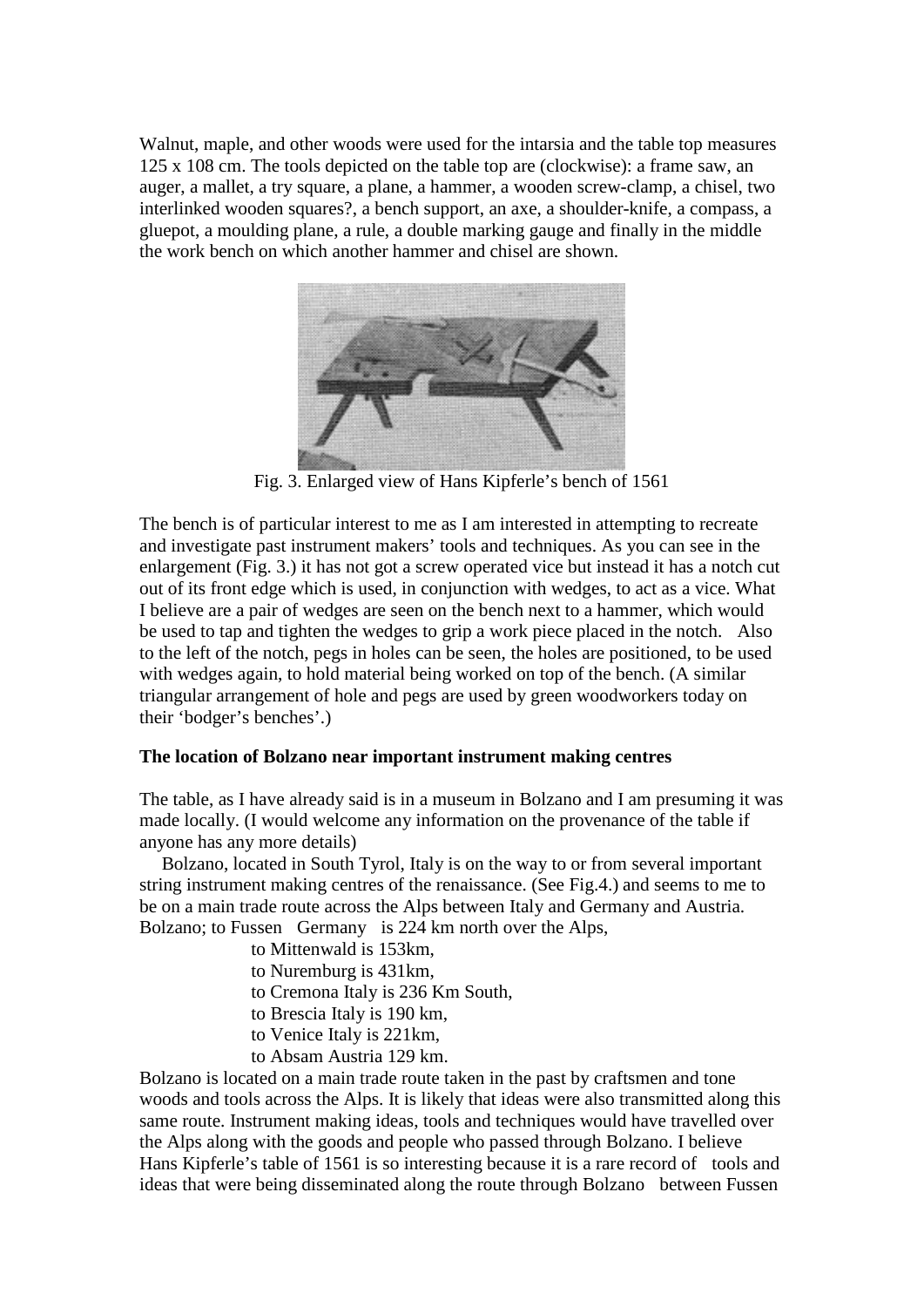and Venice or between Cremona and Absam? It seems likely to me that the violin makers of Cremona and Lutemakers in Fussen in 1561 would have known of and probably used tools and benches very much like those illustrated so well on this table top.



Fig. 4. Map showing the location of Bolzano and important instrument making centres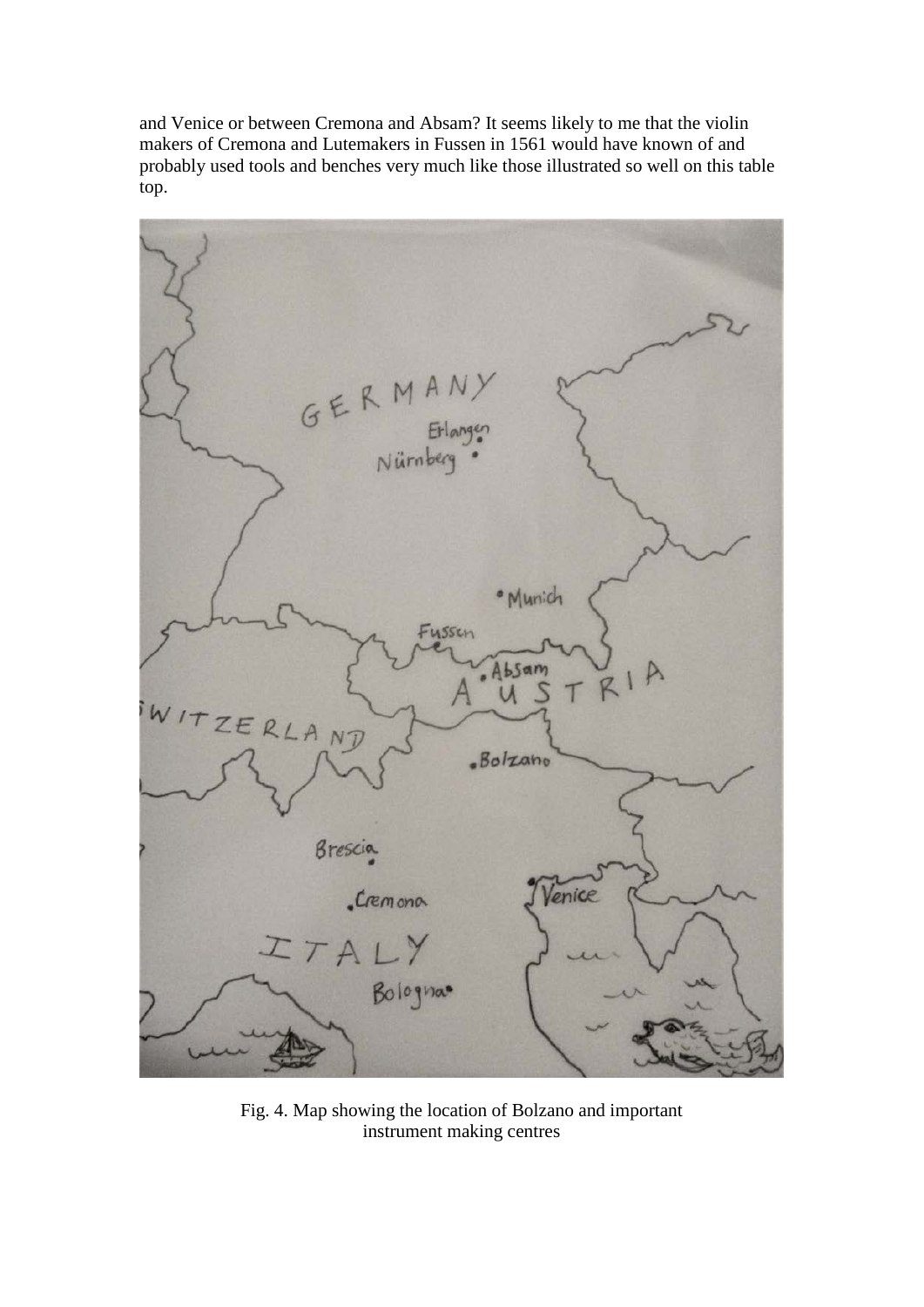## **An instrument maker's bench of 1561**

I have attempted to recreate the features of this bench and find that it works quite well. I constructed a small bench top to be used fixed to my modern bench. Fig. 5. Shows the small experimental bench top with its vice notch and pegs along with a flared chisel, wedges and hammer as shown on the table top.



Fig.5. Small experimental Hans Kipferle bench top.

Fig.6. Shows a piece of wood, a violin Scroll, wedged into the vice notch while being sawn. I strongly believe in the great value of attempting to physically recreate historical techniques as I find that practical information and ideas tend to present themselves and can be gained quite readily. Looking at historical pictures and documents provides a starting point for practical recreations a bit like the way a holiday brochure and postcard may give you an idea about a destination but you find out different information by actually going there? When I first tried wedging a work piece in the notch it didn't grip well. I soon discovered the vice notch worked much better the work and wedges didn't slip if it was undercut a small amount, preventing the wedges and work piece from being easily pulled outwards when horizontal force was applied such as when sawing or chiselling. Also moistening the wood surfaces improve grip. I would not have worked these things out as easily without actually making and trying the vice notch out.

Fig. 7. Shows pegs and wedges used to hold work on the top of the bench. The pegs work quite well and can be used as bench stops or as here with wedges to hold objects of many shapes and sizes.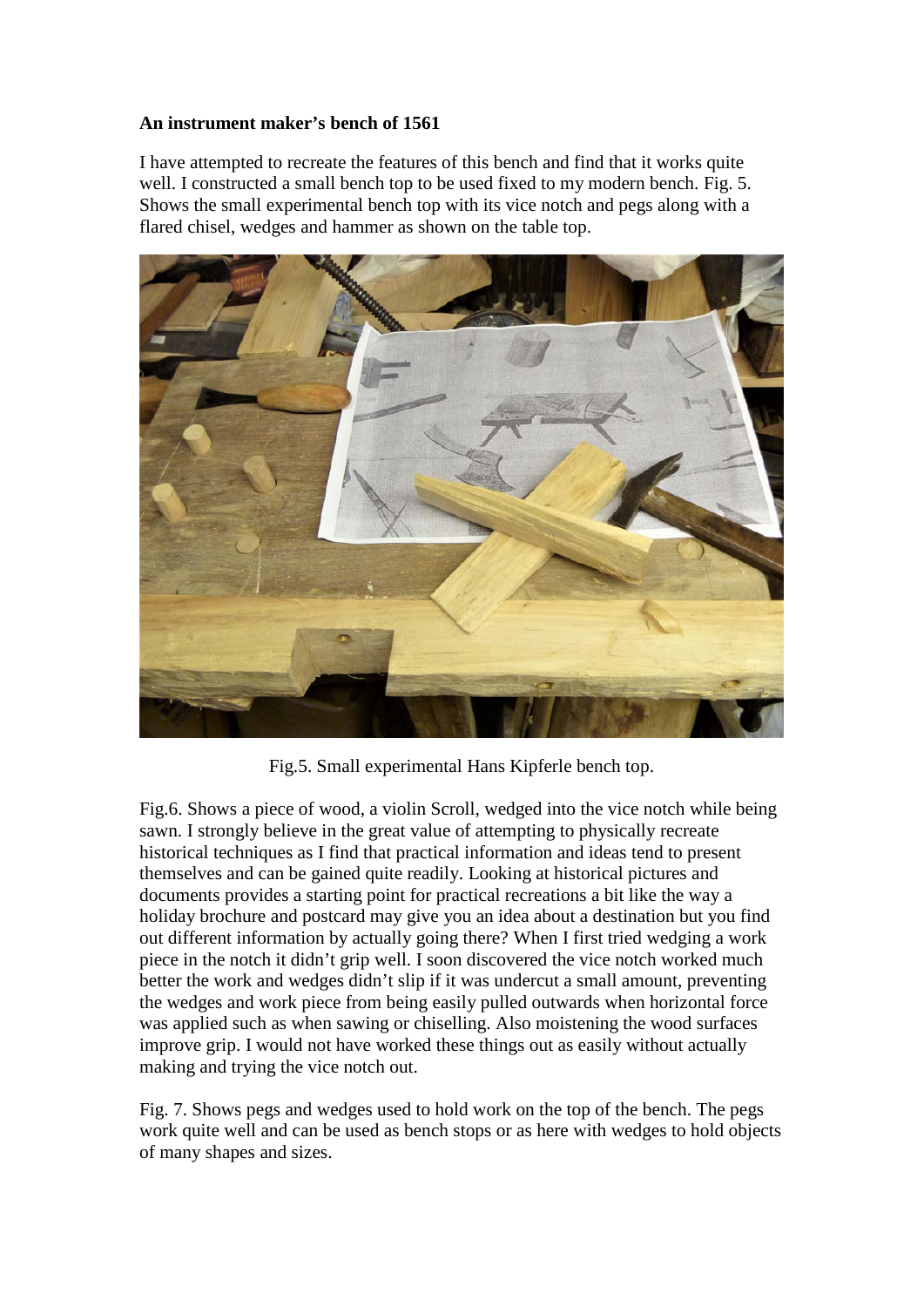My experiences with my Hans Kipferl style bench top over the past few years have proved to me that it is a versatile bench with features that work well and some of which could be useful even in a modern workshop. Ideally I would like to make a full sized version but I haven't the space at the moment.

 I am continuing to experiment with and learn from this small bench top, I have already used parts of it for much of a project where I made a lute from the instructions given in Arnaut of Zwolle's manuscript from about 1440 **(2)** and am slowly attempting to use it to make some violins using historically informed methods and I plan to write a bit more about this as the instruments progress.

 I believe trying to recreate the methods of the makers of the past may help us understand how they worked and maybe help us understand their work a little better or differently? Last but not least I also find attempting to recreate past methods very enjoyable.



Fig. 6. The vice notch in action. A violin scroll being sawn. (Apologies for the historically inappropriate tea mug in the background.)